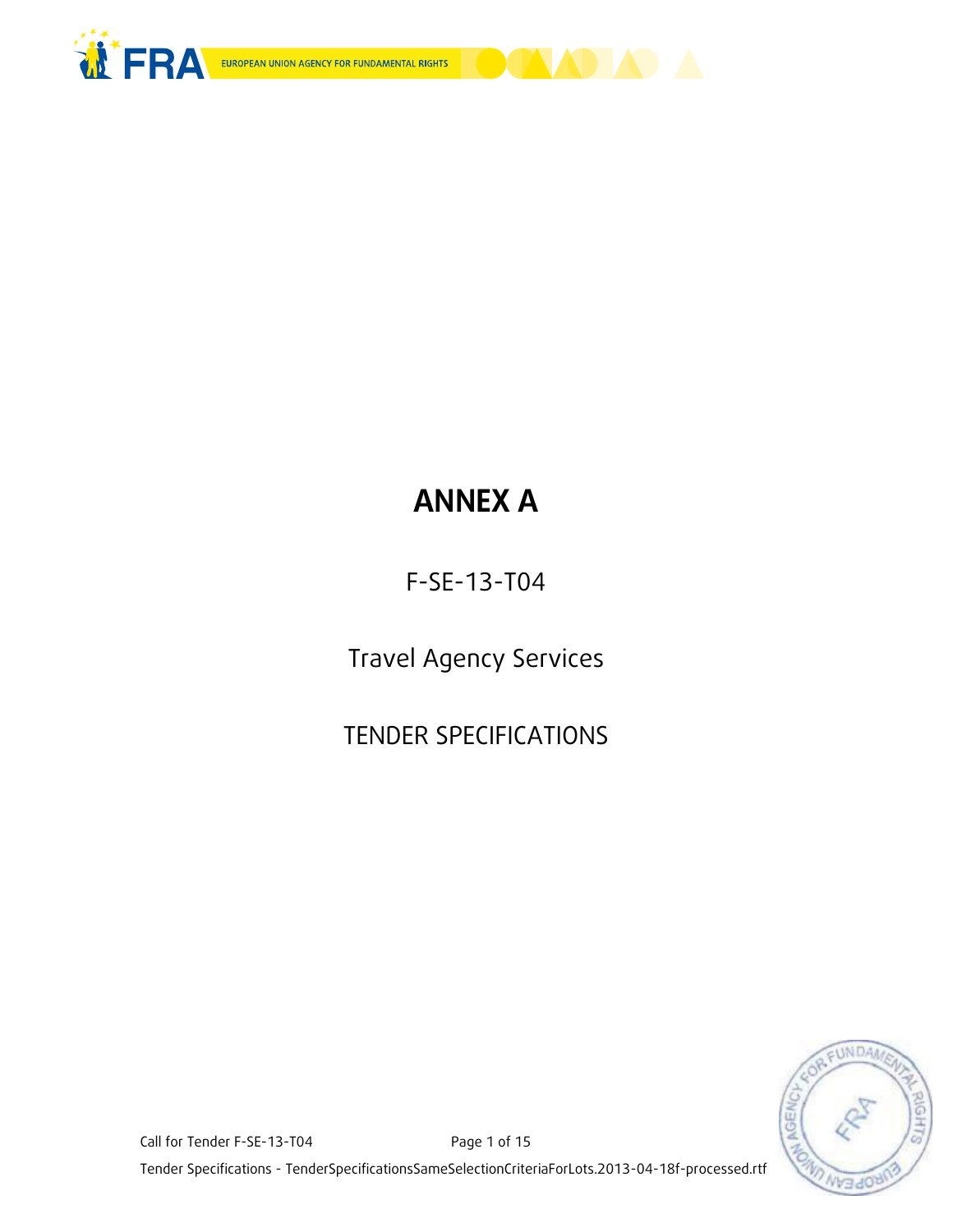

# **1. Description of the tender**

Provision of travel agency services for the staff members of the contracting authority, and extraordinary to the members of the Management Board, the members of the Scientific Committee and external experts participating in the meetings and events organised by the contracting authority.

The Contract Notice for the present call for tenders was published on 20/06/2013 with reference number 2013/S 118-200640, as amended (corrigendum reference number 2013- 084460).

## **2. Division into lots**

This tender is not divided into lots. Submission of a tender for only some of tasks to be performed under the contract wll lead to the rejection of the tender.

## **3. Purpose of the tender**

The purpose of this invitation to tender is to award a Framework Services contract for the provision of Travel Agency Services.

The Contracting Authority intends to award a minimum of one (1) and a maximum of five (5) framework contracts, in cascading and descending order, for the provision of services as specified in Annex A.1 Technical Specifications, provided that there is a sufficient number of economic operators that satisfy the selection criteria or a sufficient number of admissible tenders which meet the award criteria.

The multiple framework contracts will take the form of contracts which are separate but concluded on identical terms with each of the successful tenderers. Framework contracts involve no direct commitment and, in particular, do not constitute orders per se. Instead, they lay down the legal, financial, technical and administrative provisions governing the relations between the Contracting Authority and the Contractor during the period of its validity.

Specific orders will be placed after the FWC is signed and in force. They will be placed by email, fax, or through the online booking system tool. The order will be issued throughout the validity of the Framework contract.

The draft Framework Contract (Annex B) specifies the basic conditions applicable to any assignment placed under its terms. Signature of a Framework Contract does not oblige the Contracting Authority to place an assignment. The Framework Contract does not preclude the Contracting Authority from assigning tasks in the areas set out above to the other Contractors or from having these tasks carried out by Contracting Authority's staff.

## **4. Place of delivery or performance**

The place of performance of the tasks shall be the Contractor's premises or any other place indicated in Annex A.1 Technical Specifications.

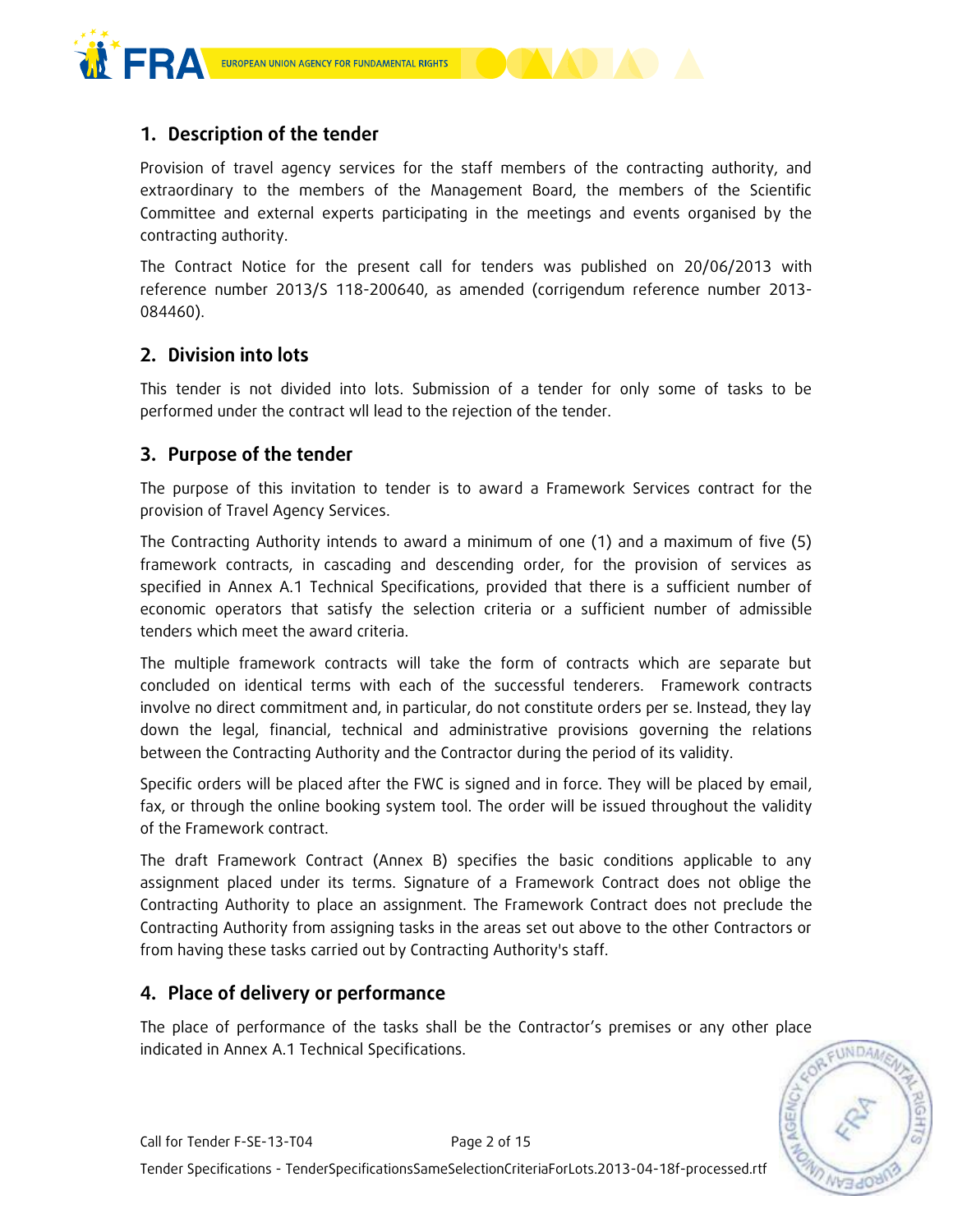



The framework contract(s) resulting from the present call for tenders shall enter into force the date on which it is signed by the last contracting party.

The framework contract(s) will have an initial duration of one (1) year from the date of signature and may be renewed up to three (3) times for an additional period of one (1) year each time. The Contract shall be renewed automatically under the same conditions, unless written notification to the contrary is sent by one of the contracting parties and received by the other before expiry of the period indicated in the Draft Framework Contract (Annex B). Renewal does not imply any modification or deferment of existing obligations. The duration of the framework contract(s) shall not exceed four (4) years.

Implementation of the contract(s) may not start before the date on which the contract enters into force.

# **6. Volume**

The maximum volume of the Framework Contract, for four (4) years, is estimated at Euro 1,600,000.00.

# **7. Terms of payment**

The payment arrangements governing the contract resulting from the present call for tenders are detailed in the relevant articles of Annex B – Draft framework contract. Tenderers are strongly advised to carefully read those articles before submitting their tenders.

# **8. Financial guarantees**

No financial guarantees are required.

# **9. Participation in the tendering procedure**

Participation in tendering procedures is open on equal terms to all natural and legal persons coming within the scope of the Treaties and to all natural and legal persons in a third country which has a special agreement with the Communities in the field of public procurement on the conditions laid down in that agreement<sup>1</sup>.

# **10. Consortia or group of service providers**

Joint tenders submitted by several economic operators (a consortium or a group of companies) are allowed. In such cases, one of the members must be designated as the group leader or group manager. All members of a consortium or a group of companies (i.e. the leader and all other members) are jointly and severally liable towards the Contracting Authority. Changes in the

ONDA

-

<sup>&</sup>lt;sup>1</sup> Please note that the European Union Agency for Fundamental Rights is not part of the Agreement on Government Procurement (GPA) concluded within the World Trade Organisation. Therefore, the Agency's procurement procedures are not open to tenderers from GPA countries.**AGE**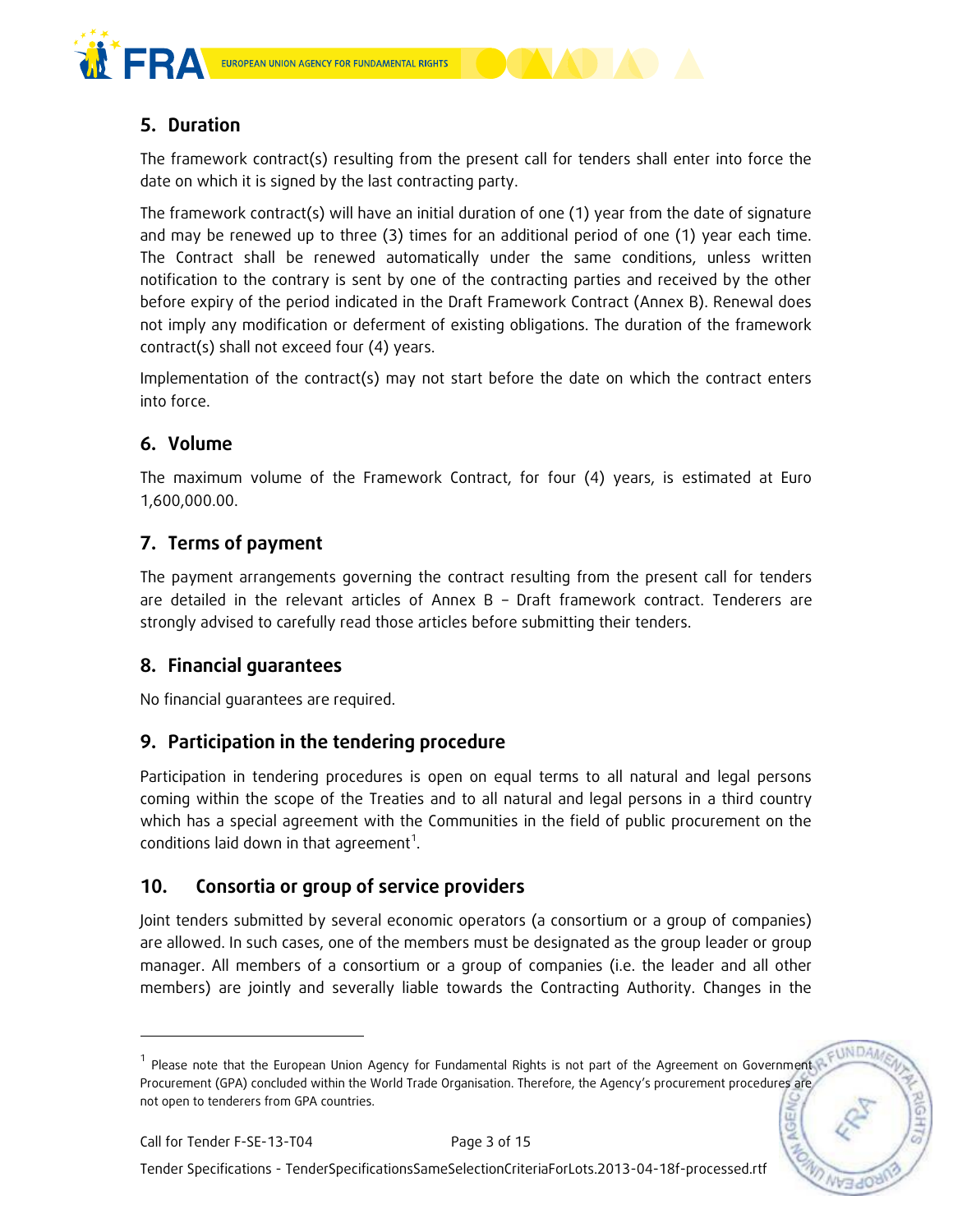

composition of the consortium or group of companies must be expressly authorised by the Contracting Authority.

Tenderers submitting joint bids shall describe how their cooperation will be organised in order to perform the tasks specified in Annex A.1 Technical Specifications.

Joint tenders will be assessed as follows:

- The exclusion criteria will be assessed in relation to each economic operator individually. The Declaration of Honour with respect to the Exclusion Criteria and Absence of Conflict of Interest included in Annex C, duly signed and dated, stating that the tenderer is not in one of the exclusion situations, must be provided by each member of the consortium or the group.
- The selection criteria for economic and financial capacity will be assessed in relation to each economic operator individually. However, economic and financial criteria that shall be achieved above a certain minimum threshold (as specified in the selection criteria mentioned below) will be assessed in relation to the consortium or group of companies as a whole.
- The selection criteria for technical and professional capacity will be assessed in relation to the consortium or group of companies as a whole.

# **11. Subcontracting**

Any intention to subcontract part of the contract must be clearly stated by the tenderer in Annex C. Tenderers must indicate the maximum percentage of the contract they intend to subcontract and the identity of those subcontractors they intend to work with whose intended share of the contract is above 10% of the total contract amount, and clearly state the nature of their links to those subcontractors.

For each subcontractor identified in the tender, tenderers must provide a Letter of Intent signed by the subcontractor stating their unambiguous undertaking to collaborate with the tenderer.

Offers involving subcontracting will be assessed as follows:

- The exclusion criteria of all identified subcontractors whose intended share of the contract is above 10% will be assessed. The Declaration of Honour with respect to the Exclusion Criteria and Absence of Conflict of Interest included in Annex C, duly signed and dated, stating that the subcontractor is not in one of the exclusion situations, must be provided by each identified subcontractor.
- Where the tenderer relies on the economic, financial, technical and professional capacity of the identified subcontractor(s) to meet the selection criteria, subcontractors shall be treated as if they were partners in a consortium or a group of companies for the purposes of the evaluation of the selection criteria, and therefore, they shall provide proof of economic, financial, technical and professional capacity as well.

Tenderers must inform the subcontractor(s) and include in their Letter of Intent that the provisions referring to checks and audits included in the Draft Contract (Annex B) may be applied to them.

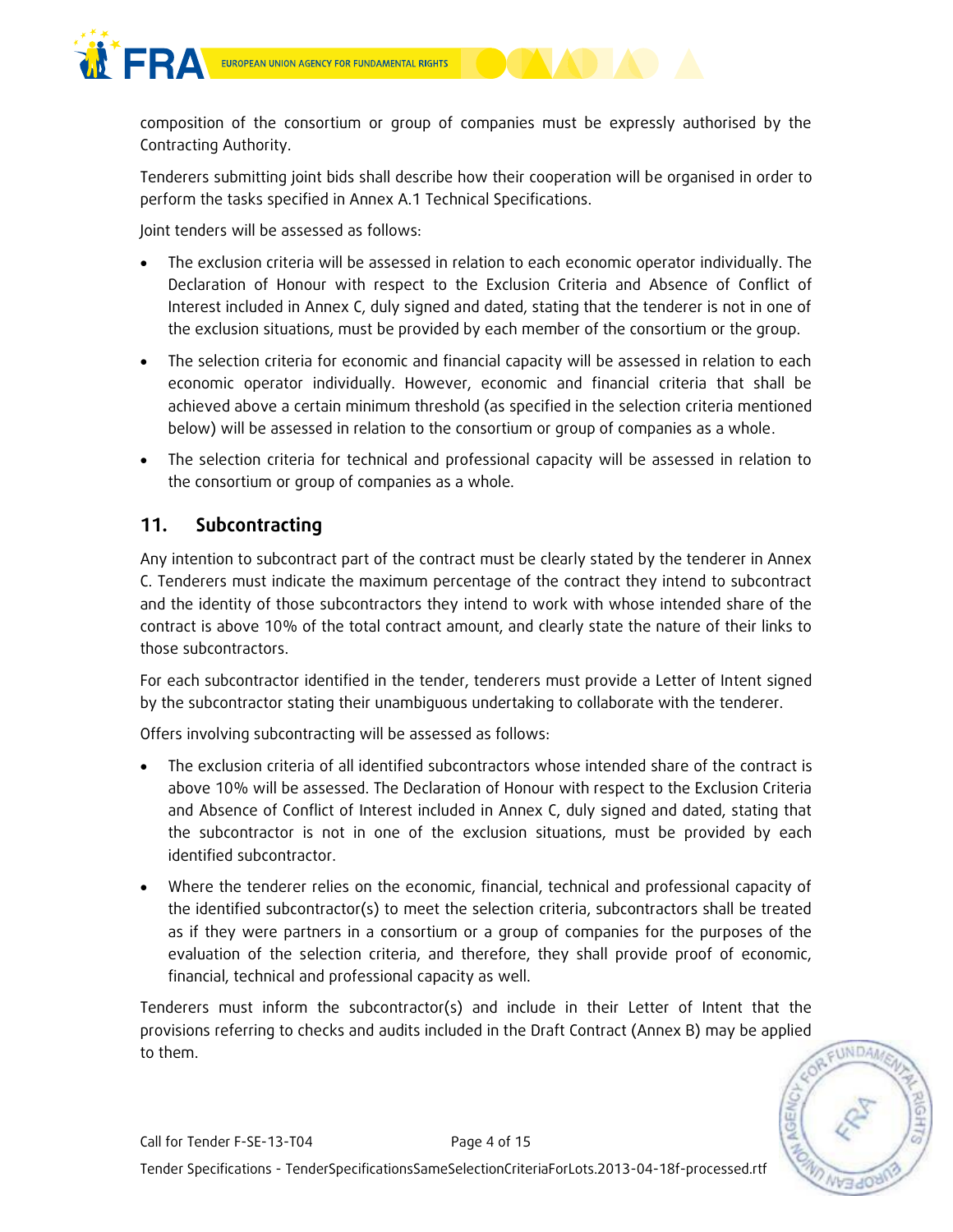

Once the contract has been signed, the provisions regarding subcontracting included in the Draft Contract will apply. The Contracting Authority retains the right to approve or reject the proposed subcontractors.

If the tender includes subcontracting, it is recommended that contractual arrangements with subcontractors include mediation as a method of dispute resolution.

# **12. Visits to premises**

A visit to the premises is not foreseen.

# **13. Date and place of opening of the tenders**

Tenders will be opened at 10:30 hrs on 02/08/2013 at the Contracting Authority's address. An authorised representative of each tenderer may attend the opening of the bids. Companies wishing to attend are requested to notify their intention by sending a fax or e-mail at least 72 hours in advance to the fax or e-mail. This notification must be signed by an authorised officer of the tenderer and specify the name of the person who will attend the opening of the bids on the tenderers behalf.

# **14. Contacts between the tenderer and the Contracting Authority**

In principle, no contact is permitted between the Contracting Authority and the tenderers during the tendering procedure.

However, in exceptional circumstances contact may be made on the tenderers initiative before the final date for the submission of bids, in order (and only for this reason) to clarify the nature of the contract.

Such requests for further information may be made by fax, e-mail or to the address below:

| European Union Agency for Fundamental Rights                 |  |
|--------------------------------------------------------------|--|
| Invitation to tender No: F-SE-13-T04                         |  |
| Administration                                               |  |
| Schwarzenbergplatz 11                                        |  |
| Vienna 1040 - Austria                                        |  |
| Fax: +43 (0)1 580 30 691 ; e-mail: procurement@fra.europa.eu |  |
|                                                              |  |

Insofar as it has been requested in good time, the additional information will be sent simultaneously to all economic operators who requested the tender documents or who have expressed interest in submitting a tender, as soon as possible and no later than six calendar days before the deadline for the submission of tenders or, in the case of requests for information received less than eight calendar days before the deadline for the submission of bids, as soon as possible after the request for information has been received. The Contracting Authority will not process any request for additional information made less than five working days before the deadline for submission of tenders.

The answers to the requests for additional information will also be posted on http://fra.europa.eu/en/about-fra/procurement. The website will be updated regularly and it is the tenderers' responsibility to check for updates and modifications during the tendering period.

Tender Specifications - TenderSpecificationsSameSelectionCriteriaForLots.2013-04-18f-processed.rtf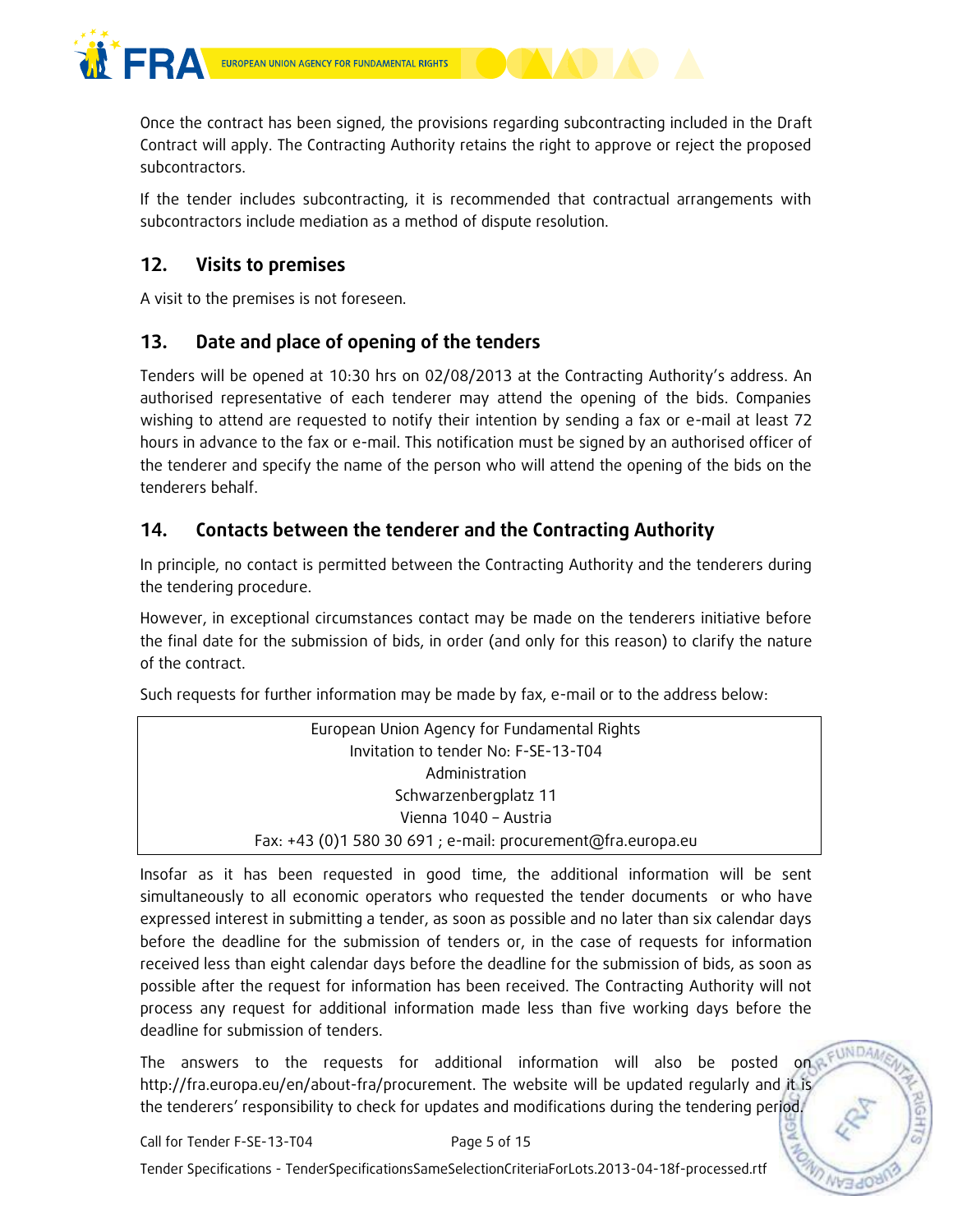

Similarly, contact may in exceptional circumstances be made on the Contracting Authority's initiative:

- a. before the final date for the submission of bids, in order to inform interested parties of an error, a lack of precision, an omission or any other material shortcoming in the drawing up of the documents of the invitation to tender; or
- b. after the opening of bids, where a bid requires clarification or in order to correct material errors made in drawing up a bid.

Please note that in any event such contact may not result in a modification of the terms of the bid.

# **15. Alteration or withdrawal of tenders**

Tenderers may alter or withdraw their tenders by written notification prior to the deadline for submission of tenders. No tender may be altered after the deadline for submission. Withdrawals must be unconditional and will end all participation in the tender procedure.

Any such notification of alteration or withdrawal must be prepared and submitted in accordance with the instructions on how to submit tenders included in the Invitation to tender, and the envelope must also be marked with "alteration" or "withdrawal" as appropriate.

# **16. Variants**

Variant solutions are not allowed and will not be taken into consideration.

# **17. Assessment of the tenderers**

Tenderers will be assessed on the basis of the exclusion (Phase I) and selection (Phase II) criteria described below.

## **17.1 Exclusion criteria (Phase I)**

The aim of this phase is to assess if tenderers fall in any of the exclusion situations listed below and therefore, cannot take part in the tender procedure.

#### **17.1.1 Exclusion situations**

Tenderers shall be excluded from participation in the present procurement procedure if:

- a. they are bankrupt or being wound up, are having their affairs administered by the courts, have entered into an arrangement with creditors, have suspended business activities, are the subject of proceedings concerning those matters, or are in any analogous situation arising from a similar procedure provided for in national legislation or regulations;
- b. they or persons having powers of representation, decision making or control over them have been convicted of an offence concerning their professional conduct by a judgment of a competent authority of a Member State which has the force of *res judicata;*

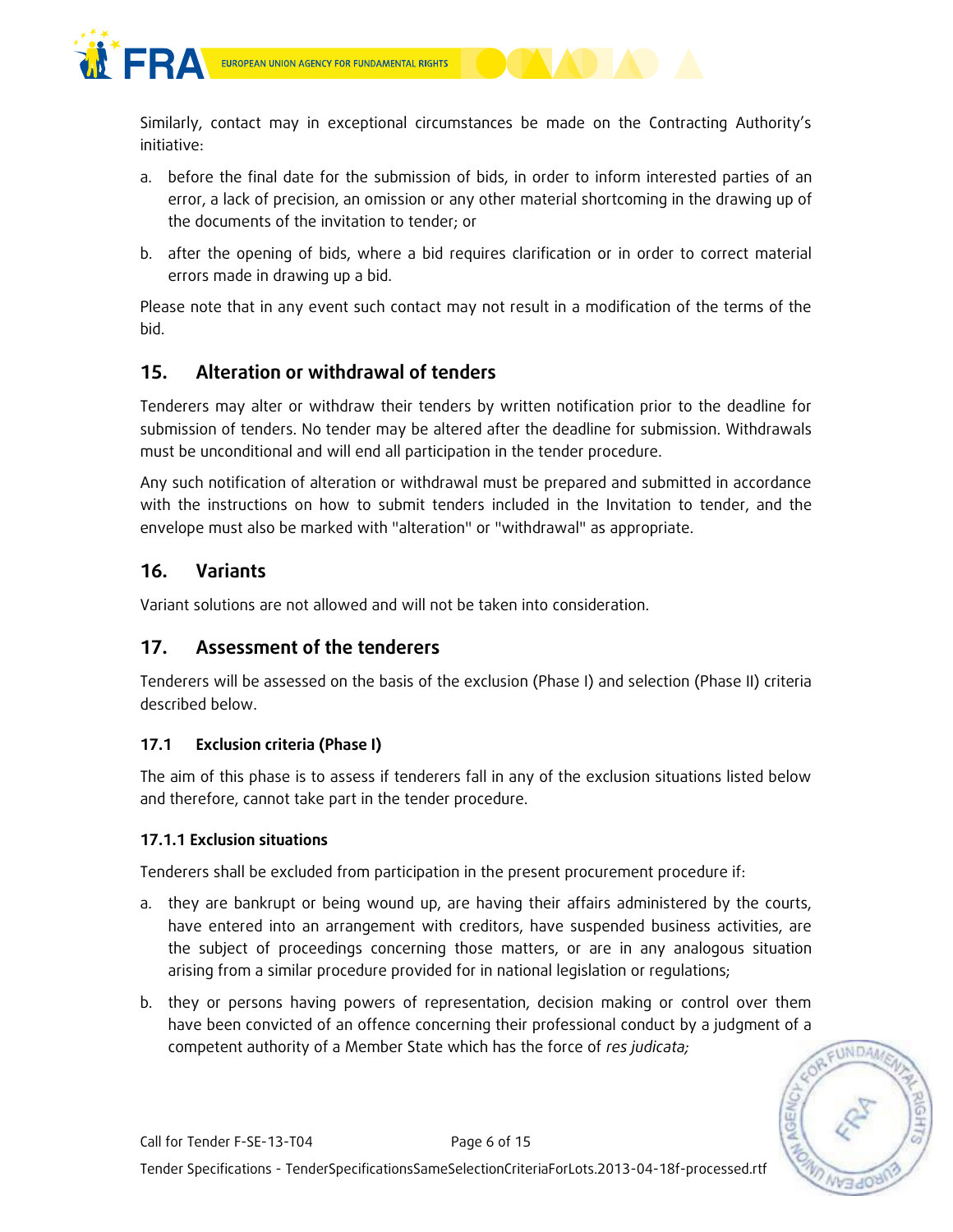



- c. they have been guilty of grave professional misconduct proven by any means which the contracting authority can justify including by decisions of the EIB and international organisations;
- d. they are not in compliance with their obligations relating to the payment of social security contributions or the payment of taxes in accordance with the legal provisions of the country in which they are established or with those of the country of the contracting authority or those of the country where the contract is to be performed;
- e. they or persons having powers of representation, decision making or control over them have been the subject of a judgment which has the force of *res judicata* for fraud, corruption, involvement in a criminal organisation, money laundering or any other illegal activity, where such illegal activity is detrimental to the Union's financial interests, and
- f. following another procurement procedure or grant award procedure financed by the Union's budget, they have been declared to be in serious breach of contract for failure to comply with their contractual obligations.

Tenderers shall be excluded from the award of the contract if, during the present procurement procedure:

- g. are subject to a conflict of interest, and
- h. are guilty of misrepresentation in supplying the information required by the contracting authority as a condition of participation in the contract procedure or fail to supply this information.

#### **17.1.2 Documentary evidence**

At the tendering stage, tenderers shall declare that they are not in one of the situations listed above by submitting a signed Declaration of Honour and Absence of Conflict of Interest, in accordance with the form included in Annex C.

In addition, the tenderer to whom the contract is to be awarded (including all members of the consortium or group of companies and identified subcontractors whose intended share of the contract is above 10%) shall provide, within fourteen (14) calendar days and preceding the signature of the contract, the following documents as proof that the tenderer is not in one of the situations described above:

- for points (a), (b) and (e) above, recent extract(s) from the judicial record or, failing that, an equivalent document(s) recently issued by a judicial or administrative authority in the country of origin or provenance showing that those requirements are satisfied
- for points (a) or (d) above, a recent certificate issued by the competent authority of the State concerned.

Where the document or certificate referred to in the first two bullet points is not issued in the country concerned and for points (c) and (f) above, it may be replaced by a sworn or, failing that, a solemn statement made by the interested party before a judicial or administrative authority, a EUNDAM notary or a qualified professional body in his country of origin or provenance.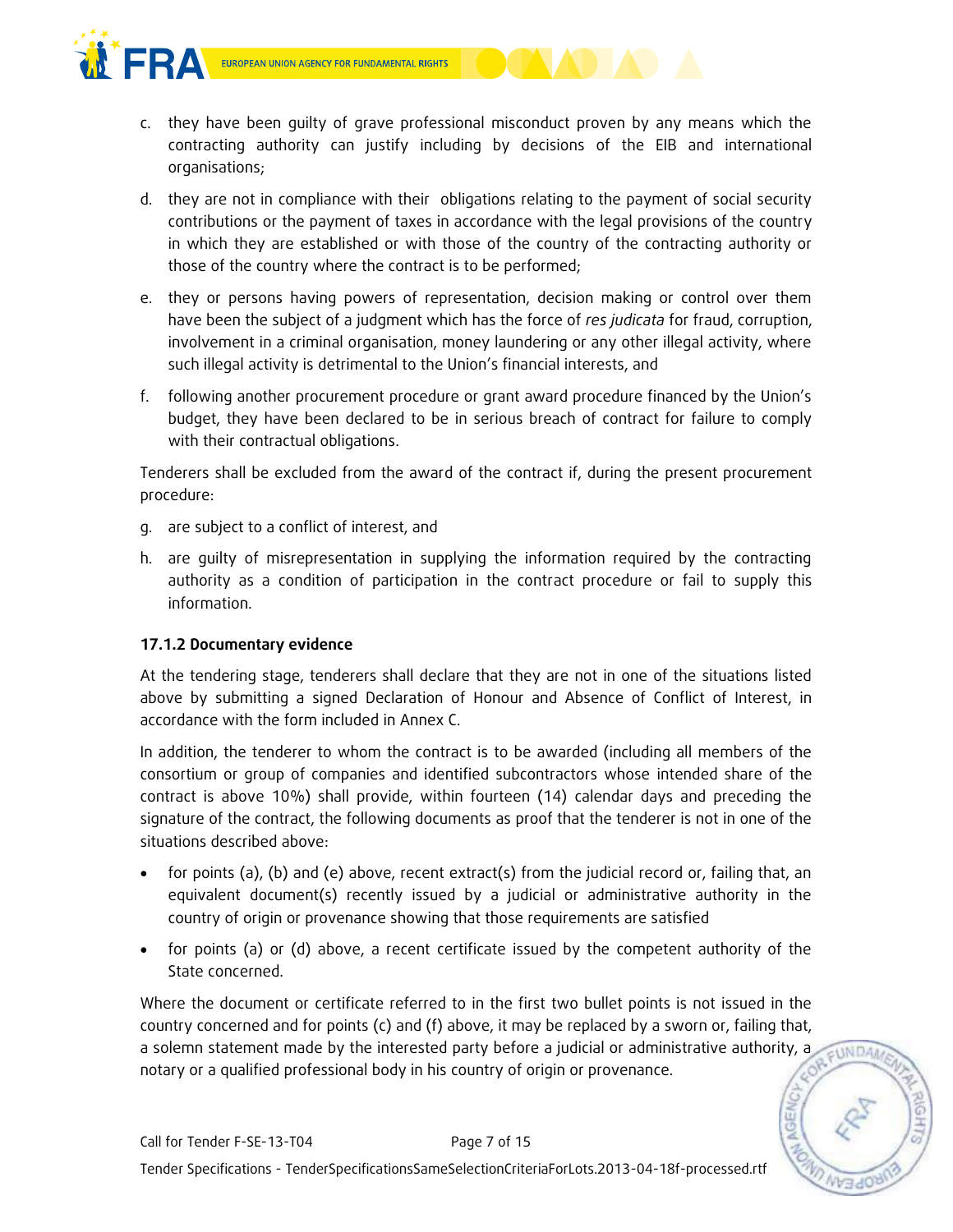

Depending on the national legislation of the country in which the tenderer is established, the document referred to above shall relate to legal persons and/or natural persons including, where considered necessary by the Contracting Authority, company directors or any person with powers of representation, decision-making or control in relation to the tenderer.

The Contracting Authority may waive the obligation of a tenderer to submit the documentary evidence referred to above if such evidence has already been submitted to it for the purposes of another procurement procedure and provided that the issuing date of the documents does not exceed one year and that they are still valid. In such a case, the tenderer shall declare on his honour that the documentary evidence has already been provided in a previous procurement procedure and confirm that no changes in his situation have occurred.

Administrative or financial penalties may be imposed by the Contracting Authority on tenderers who are in one of the exclusion situations after they have been given the opportunity to present their observations.

These penalties are detailed in Article 109 of the Financial Regulation No 966/2012 of 25 October 2012 (OJ L 298 of 26 October 2012) and Article 145 of the Commission Delegated Regulation No 1268/2012 of 29 October 2012 on the rules of application of the Financial Regulation (OJ L 362 of 31 December 2012).

## **17.2 Selection criteria – Phase II**

The aim of this phase is to assess if tenderers have sufficient economic and financial capacity and sufficient technical and professional capacity to perform the contract.

## **17.2.1 Economic and financial capacity**

Proof of economic and financial capacity of the tenderers shall be furnished by the following documents and minimum requirements:

(a) Copy of the financial statements (balance sheets, and profit and loss accounts) for the last two (2) financial years for which accounts have been closed, where publication of the accounts is required under the company law of the country in which the economic operator is established. In case of a consortium, each consortium member shall present their own financial statements.

If the tenderer is not obliged to publish its accounts under the law of the state in which it is established, a copy of audited accounts for the last two (2) financial years should be presented. In case of a consortium, audited accounts for each consortium partner shall be presented.

(b) A statement of the annual average turnover for the last two (2) financial years for which accounts have been closed. The minimum average annual turnover of the tenderer shall be of 800,000.00 EUR. In case of a consortium, the annual average turnover for each of the partners shall be presented. The sum of the annual average turnovers of each partner will be taken into account to reach the minimum annual average turnover of 800,000.00 EUR.

If for some exceptional reason which the Contracting Authority considers justified, the tenderer is unable to provide the documentary evidence requested above, he may prove his economic EUNDAM and financial capacity by any other means which the Contracting Authority considers appropriate.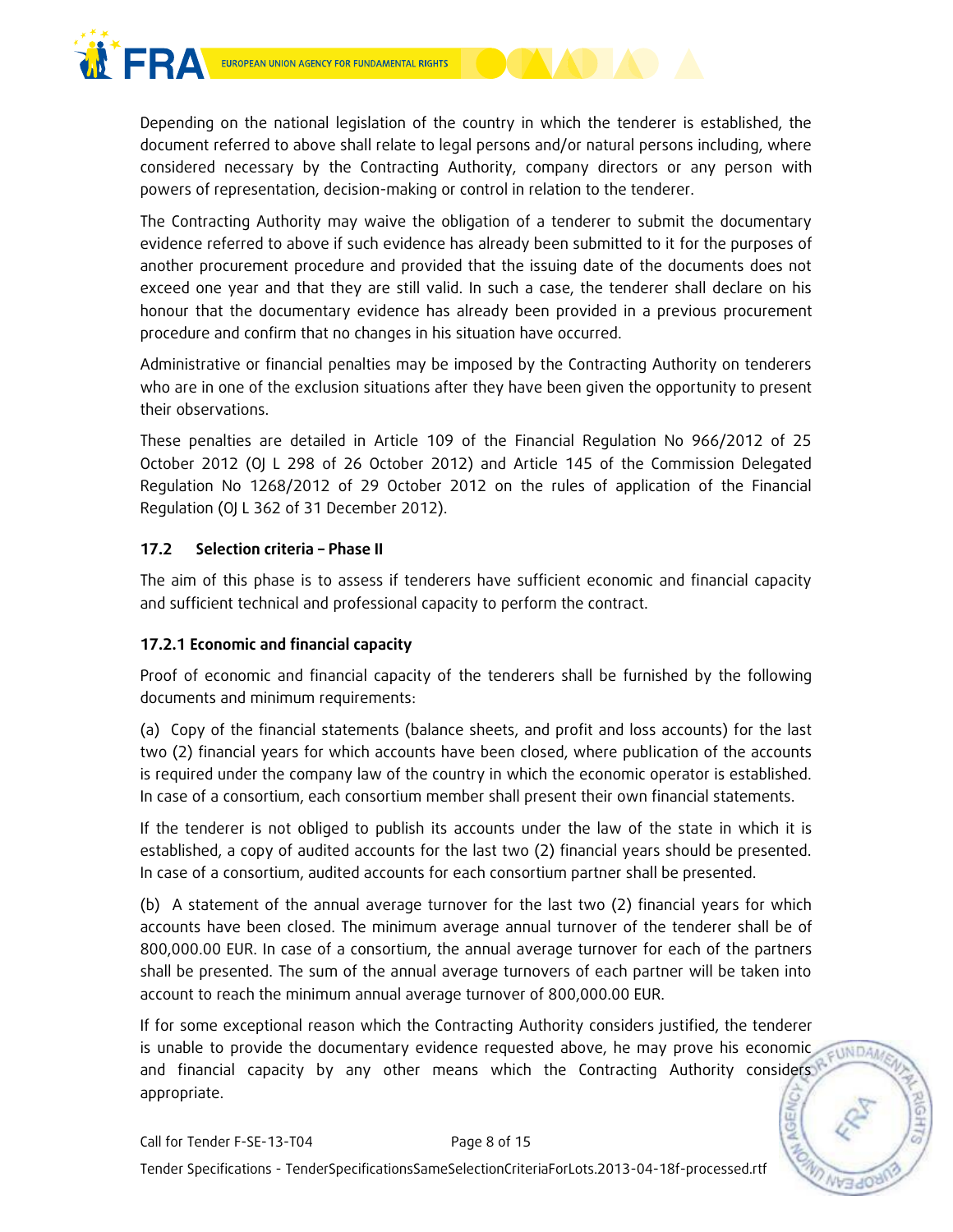

The Contracting Authority may waive the obligation of a tenderer to submit the documentary evidence referred to above if such evidence has been submitted to it for the purposes of another procurement procedure and still complies with the requirements above.

An economic operator may, where appropriate and for a particular contract, rely on the economic and financial capacities of other entities, regardless of the legal nature of the links it has with them. It must in that case prove to the Contracting Authority that it will have at its disposal the resources necessary for the performance of the contract, for example by producing an undertaking on the part of those entities to place those resources at its disposal. The Contracting Authority may require that the economic operator and the entities referred to above are jointly liable for the execution of the contract.

#### **17.2.2 Technical and professional capacity**

Proof of the technical and professional capacity of the tenderers shall be furnished by the following documents and minimum requirements:

- a) The educational and professional qualifications of the service provider or contractor and/or those of the firms managerial staff, in particular, those of the person or persons responsible for providing the services or carrying out the works. The tenderer is requested to include the CVs in Europass format of the profiles described in Annex A.1 Technical Specifications. The proposed CVs must possess the minimum educational and professional requirements stated in Annex A.1.
- b) Registration in a relevant commercial or trade register: a certificate of professional or commercial registration under oath or certificate imposed by the Member State in which the tenderer is established is requested. If the tenderer is not required or permitted to enrol in such a register for reasons of his statute or legal status, an explanation should be provided.
- c) A copy of valid IATA license should be provided.

An economic operator may, where appropriate and for a particular contract, rely on the technical and professional capacities of other entities, regardless of the legal nature of the links it has with them. It must in that case prove to the Contracting Authority that it will have at its disposal the resources necessary for the performance of the contract, for example by producing an undertaking on the part of those entities to place those resources at its disposal. The Contracting Authority may require that the economic operator and the entities referred to above are jointly liable for the execution of the contract.

# **18. Assessment of tenders – Phase III**

The aim of this phase is to evaluate from the technical and the financial points of view the offers submitted by the tenderers. The award method is based on the best value for money.

#### **18.1 Technical evaluation**

Tenderers' technical offer will be evaluated on the basis of the following technical award criteria and their corresponding weightings: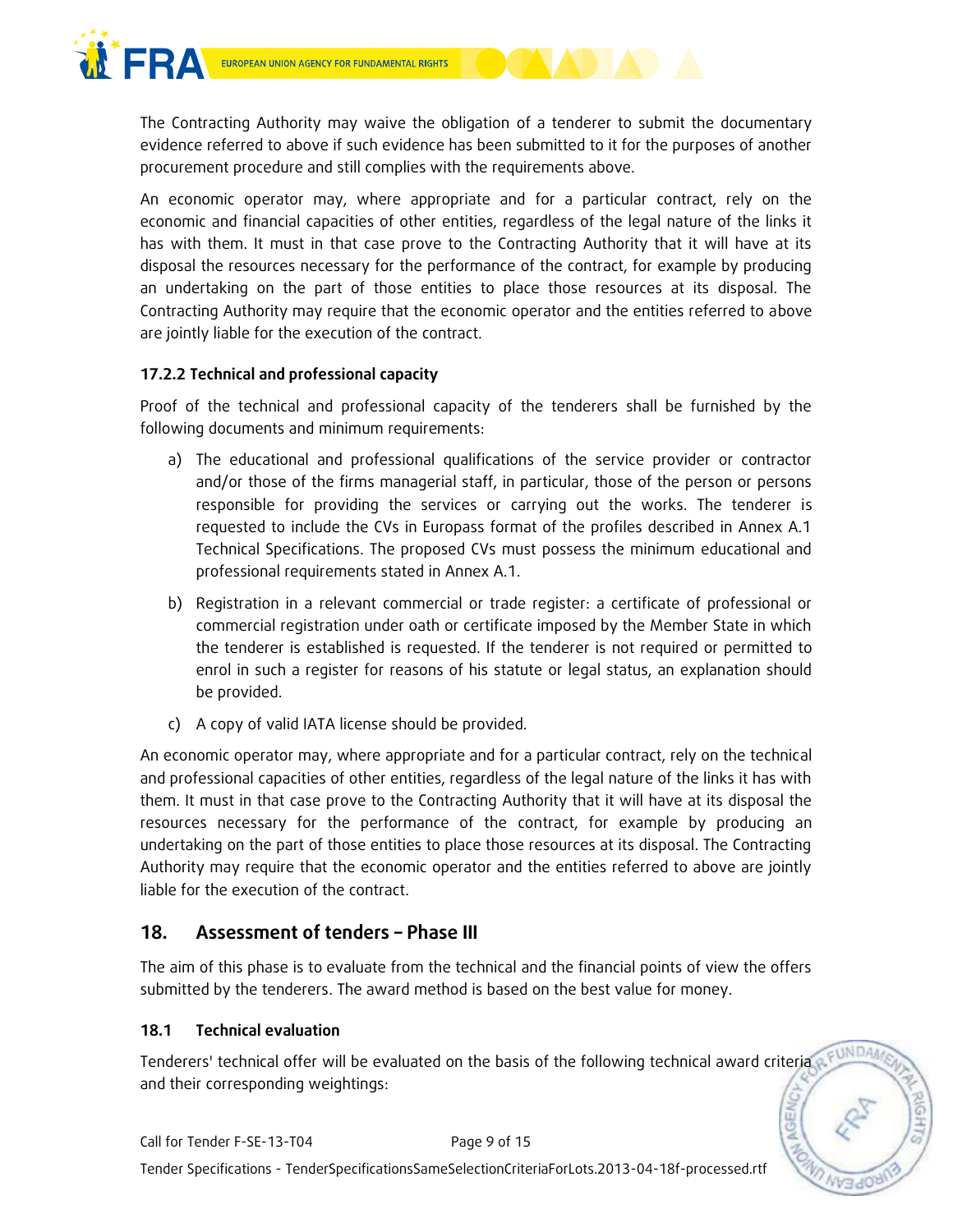

| Technical Award criteria/sub-criteria                                                                                                                                        | Weighting in % |
|------------------------------------------------------------------------------------------------------------------------------------------------------------------------------|----------------|
| 1) Describe how the contract implementation will be organised in order<br>to quarantee efficiency and effectiveness of the provision of services to<br>the Agency.           | 40             |
| 2) Describe your alert systems for travel disruptions and contingency<br>plans.                                                                                              | 30             |
| 3) Describe your services provided outside the normal working hours<br>(out-of-hours), as well as during weekends and holidays, emergency<br>assistance and hotline support. | 20             |
| 4) Describe your escalation process when your organisation receives a<br>complaint.                                                                                          | 10             |
| TOTAL                                                                                                                                                                        | 100            |

For each criterion a number of points in a range between 0 to 100 points will be given. A tender can reach a maximum of 100 points per criterion and a maximum of 100 points in total. After the application of the corresponding weightings per criterion and sub-criterion as per the grid above, tenders scoring less than 60% in the total overall points or less than 50% in the points awarded for a single criterion will be excluded from the rest of the assessment procedure.

#### **18.2 Financial evaluation**

#### **18.2.1 Financial award criteria**

Tenderers financial offers will be evaluated on the basis of the following financial award criteria and their corresponding weightings:

| Simple costs                           |                |
|----------------------------------------|----------------|
| <b>Item</b>                            | Weighting in % |
| European destination flight ticket fee | 60             |
| Intercontinental flight ticket fee     | 5              |
| Fee for issuing train ticket           | 5              |
| Fee for arranging a visa               | 5              |
| Fee for accomodation arrangements      | 5              |
| Fee for vehicle hire arrangements      | 5              |



Tender Specifications - TenderSpecificationsSameSelectionCriteriaForLots.2013-04-18f-processed.rtf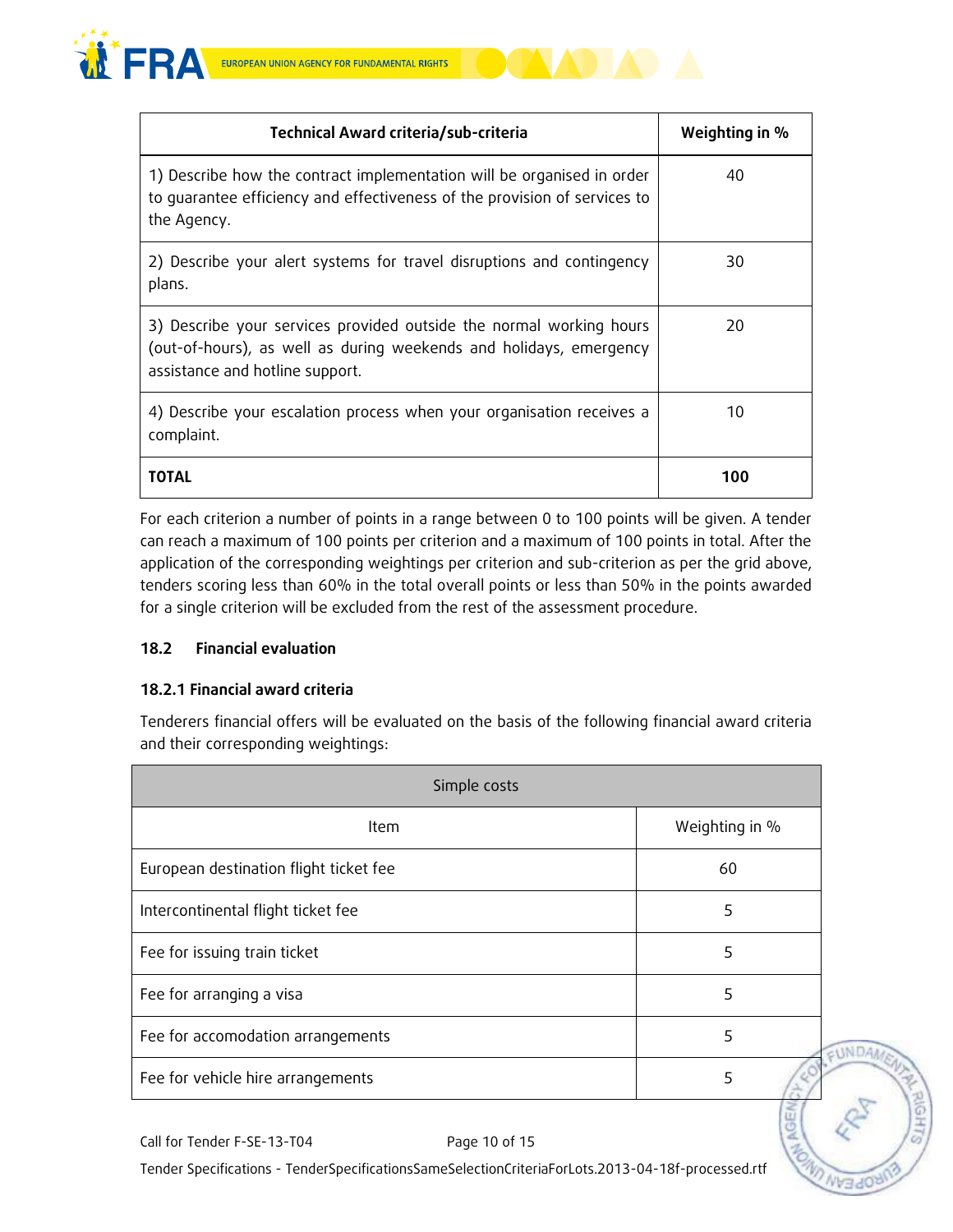



| Fee for cancellation |     |
|----------------------|-----|
| Fee for rebooking    | 10  |
| TOTAL                | 100 |

The tender with the lowest number of points will receive 100 points in the financial evaluation. The remaining tenders will receive their financial score in accordance with the following formula:

financial score for tender  $X =$  (lowest financial points / financial points of tender X)  $*$  100

#### **18.2.2 Information concerning prices**

The financial evaluation of the offers will be based on the prices quoted by the tenderers in their financial proposals. Tenderers must fill in the Financial Offer Form included in Annex C.

When filling in the Financial Offer Form, tenderers must take into consideration that prices shall be:

- expressed in euro. For tenders in countries which do not belong to the euro zone, tenderers shall quote their prices in euro and the price quoted may not be revised in line with exchange rate movements. It is for the tenderer to select an exchange rate and assume the risks or benefits deriving from any variation.
- inclusive of all costs and expenses, directly and indirectly connected with the goods and/or services to be supplied/provided and including all the charges (travel and subsistence), unless otherwise stated in the tender documents.
- free of all duties and taxes (in particular VAT). According to Articles 3 and 4 of the Protocol on the Privileges and Immunities of the European Communities, the European Union Agency for Fundamental Rights is exempt from all charges, taxes and dues, including value added tax; such charges may not therefore be included in the calculation of the price quoted; the VAT amount must be indicated separately.

Prices shall be fixed and not subject to revision during the first year of performance of the contract. From the beginning of the second year of performance of the Contract, each price may be revised upwards or downwards each year in accordance with the provisions of the Draft Contract in Annex B.

The services/supplies the financial offer refers to are intended to provide a fair, nondiscriminatory basis for evaluation purposes. Consequently, cannot under any circumstances be considered to constitute a commitment on the part of the Contracting Authority to conclude specific contracts for the related services and quantities, and cannot give rise to any right of legitimate expectation on the part of the contractor.be

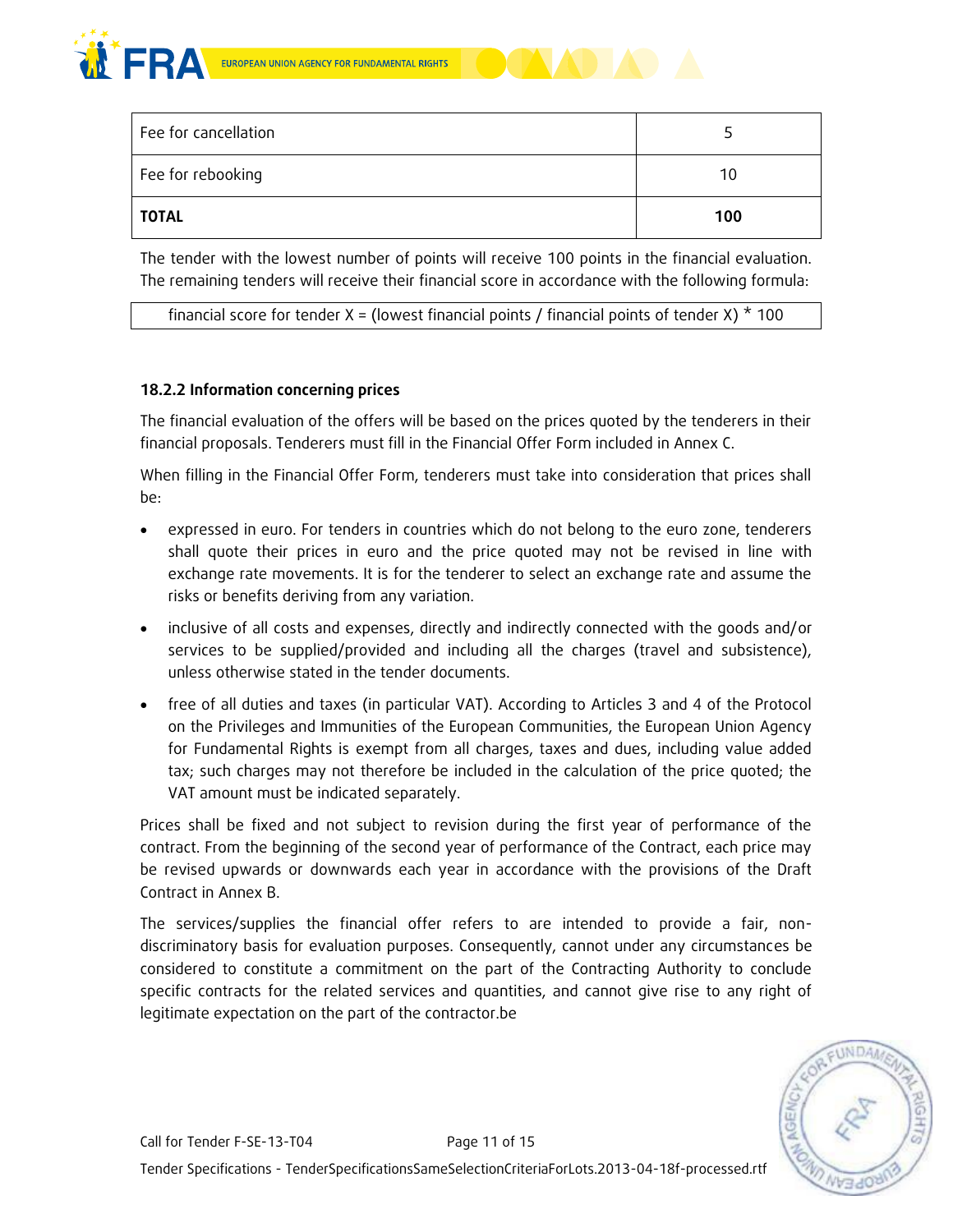

# **19. Contract award – Phase IV**

The contract will be awarded to the tenderer offering the best value for money, on the basis of the following quality-price ratio:

Score for tender X = (financial score of tender X)  $*$  70 % + total quality score (out of 100) for all award criteria of tender X \* 30 %

## **20. Information to tenderers on the outcome of the tender**

The Contracting Authority will inform tenderers of decisions reached concerning the award of the contract, including the grounds for any decision not to award a contract or to recommence the procedure.

The Contracting Authority will inform as soon as possible all tenderers whose tenders are rejected of the reasons for their rejection. If a written request is received, the Contracting Authority will inform, within not more than 15 calendar days from the date on which the written request is received, all tenderers who meet the exclusion and selection criteria, of the characteristics and relative advantages of the successful tender and the name of the tenderer to whom the contract is awarded.

However, certain details may not be disclosed where disclosure would hinder application of the law, would be contrary to public interest or would harm the legitimate commercial interests of public or private undertakings or could distort fair competition between those undertakings.

# **21. No obligation to award the contract**

The tendering procedure shall not involve the Contracting Authority in any obligation to award the contract.

No compensation may be claimed by tenderers whose tender has not been accepted, including when the Contracting Authority decides not to award the contract.

## **22. Cancellation of the tender procedure**

In the event of cancellation of the tender procedure, tenderers will be notified of the cancellation by the Contracting Authority. If the tender procedure is cancelled before the outer envelope of any tender has been opened, the unopened and sealed envelopes will be returned to the tenderers.

In no event shall the Contracting Authority be liable for any damages whatsoever including, without limitation, damages for loss of profits, in any way connected with the cancellation of a tender procedure even if the Contracting Authority has been advised of the possibility of damages.

## **23. How to submit the tender**

All tenders must be presented in three parts:

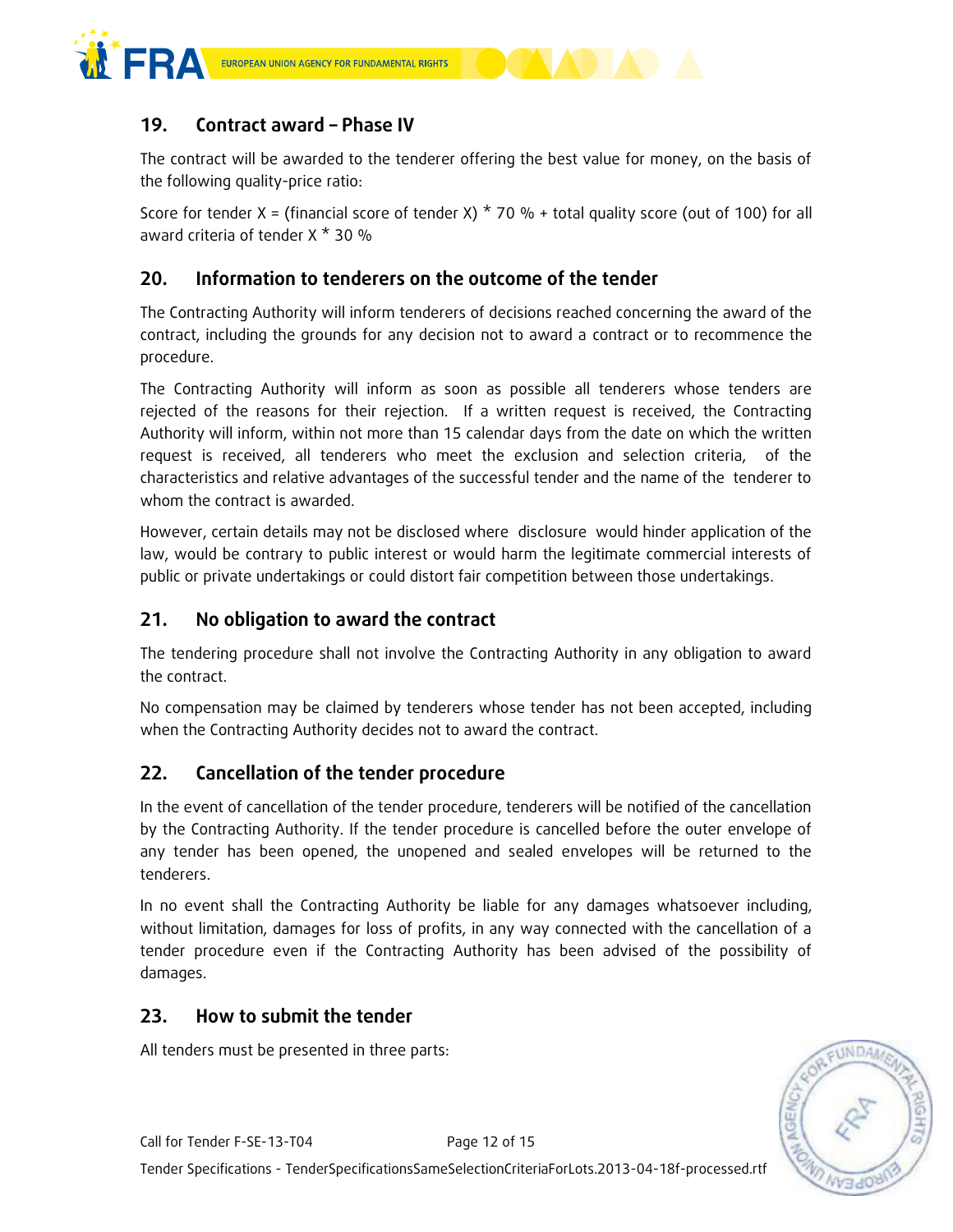

#### **Part 1 – Administrative Proposal**

In the Administrative Proposal, tenderers must include all the information and documents required by the Contracting Authority for the assessment of tenderers on the basis of the exclusion and selection criteria described above. For that purpose, tenderers must fill and sign the following documents using the forms included in Annex C:

#### **Section A: Tenderers Identification**

- Tenderers identification form (administrative details). If the tenderer is a consortium or a group of companies, only the leader must fill in the form.
- Legal Entities Form, to be signed by a representative of the tenderer authorised to sign contracts with third parties. There is one form for individuals, one for private entities and one for public entities. If the tenderer is submitting a joint offer, a Legal Entities Form must be submitted by each consortium or group member. It also has to be submitted by each identified subcontractor whose intended share of the contract is above 10% of the total contract value.
- Bank Identification Form filled in and signed by an authorised representative of the tenderer and his or her banker. In case of a joint offer, only one of the members of the consortium or group of companies, usually the leader, must complete the Bank Identification Form.
- Power of Attorney (in case of joint offers). In case of a joint offer, the power of attorney has to be signed by the leader and all consortium partners, preferably in a single document.
- Statement on Subcontracting, indicating the intention of the tenderer to subcontract part of the contract and the percentage of subcontracting per identified subcontractor.
- Letter of Intent of identified subcontractors (only if the tenderer intends to subcontract part of the contract).

#### **Section B: Exclusion Criteria information**

 Declaration of Honour with respect to the Exclusion Criteria and Absence of Conflict of Interest. To be submitted by each consortium or group member in case of joint offers and by each identified subcontractor whose intended share of the contract is above 10% of the total contract value.

#### **Section C: Selection Criteria (Economic and Financial capacity)**

- Copy of the financial statements (balance sheets, and profit and loss accounts) for the last two (2) financial years.
- Statement on the annual average turnover for the last 2 years.

#### **Section D: Selection criteria (Technical and Professional Capacity)**

 Educational and professional qualifications of the profiles requested in Annex A.1 Technical Specifications.

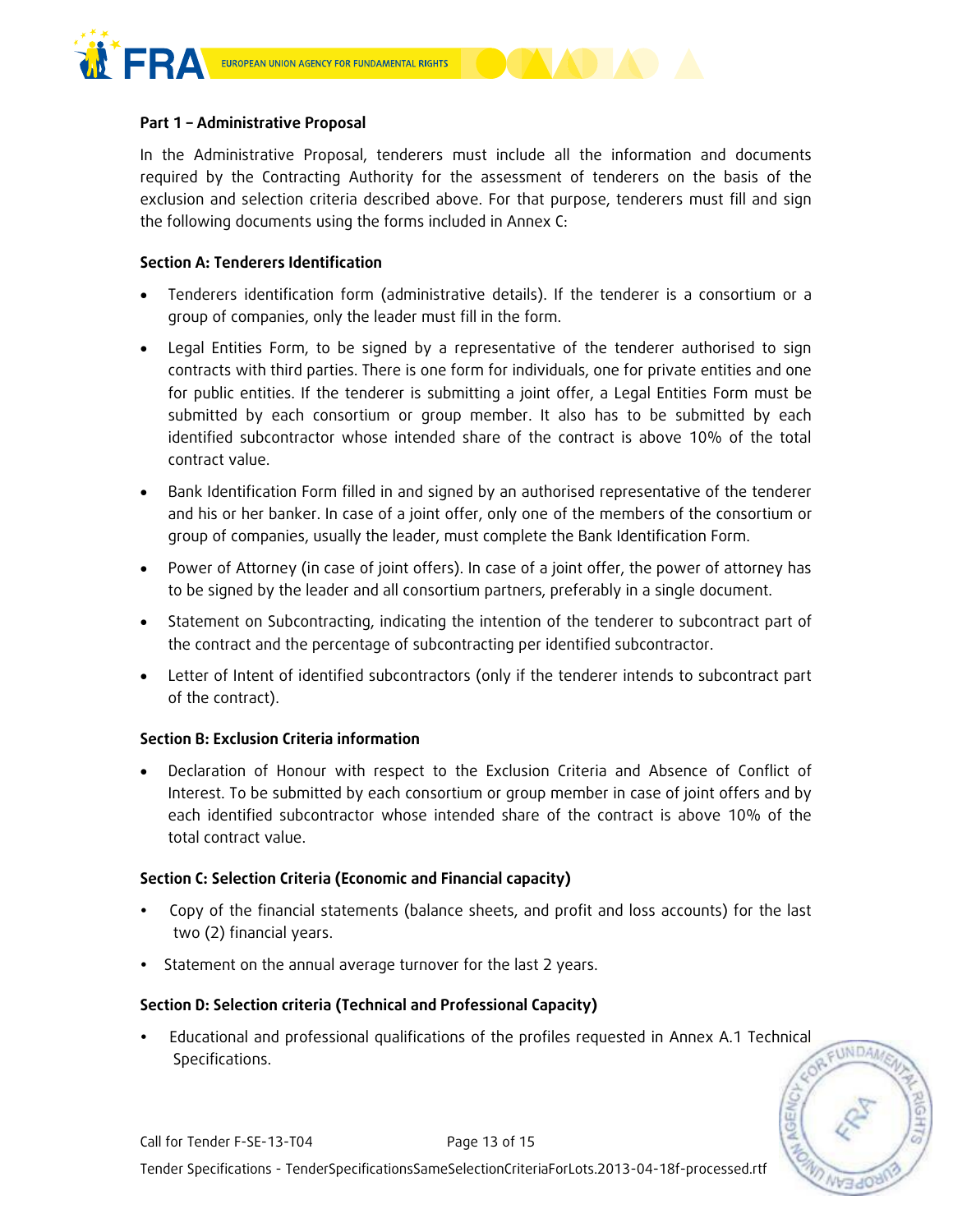



- Registration in a relevant commercial or trade register: a certificate of professional or commercial registration under oath or certificate imposed by the Member State in which the tenderer is established is requested. If the tenderer is not required or permitted to enrol in such a register for reasons of his statute or legal status, an explanation should be provided.
- A copy of valid IATA license should be provided.

#### **Part 2 – Technical proposal**

In the Technical Proposal, tenderers must include all the information required by the Contracting Authority for the evaluation of tenders on the basis of the technical award criteria described in the corresponding sections of these Tender Specifications. Tenderers should elaborate on all points addressed in Annex A.1 Technical Specifications in order to obtain as many points as possible. The mere repetition of mandatory requirements set out in Annex A.1, without going into details or without giving any added value, will only result in a low number of points. In addition, if certain essential points of Annex A.1 are not expressly covered by the tender, the Contracting Authority may decide to give a zero mark for the relevant qualitative award criteria.

The technical offer must be written with a lay person in mind. The style and presentation must, as far as is possible, be simple and clear, and free of jargon that obscures rather than promotes meaning to readers unfamiliar with it.

The technical proposal must be included in a separate envelope clearly marked as "Technical Offer". Please note that there is no specific form to present your Technical Offer. However, it should be drawn up following the instructions above.

#### **Part 3 – Financial Proposal**

In the Financial Proposal tenderers must indicate their financial offers by completing the Financial Offer Forms included in Annex C (Section F). Prices must be included in accordance with the instructions given in the corresponding sections of these Tender Specifications. The Financial Proposal must be included inside a separate envelope clearly marked as "Financial offer".

## **24. Data protection**

Processing your reply to the invitation to tender will involve the recording and processing of personal data (such as your name, address and CV). Such data will be processed pursuant to Regulation (EC) No 45/2001 on the protection of individuals with regard to the processing of personal data by the Community institutions and bodies and on the free movement of such data. Unless indicated otherwise, your replies to the questions and any personal data requested are required to evaluate your tender in accordance with the specifications of the invitation to tender and will be processed solely for that purpose by the Contracting Authority. You are entitled to obtain access to your personal data on request and to rectify any such data that is inaccurate or incomplete. If you have any queries concerning the processing of your personal data, you may address them to Contracting Authority's Data Protection Officer. You have the right of recourse at any time to the European Data Protection Supervisor for matters relating to the processing of your personal data.

**FUNDAME**